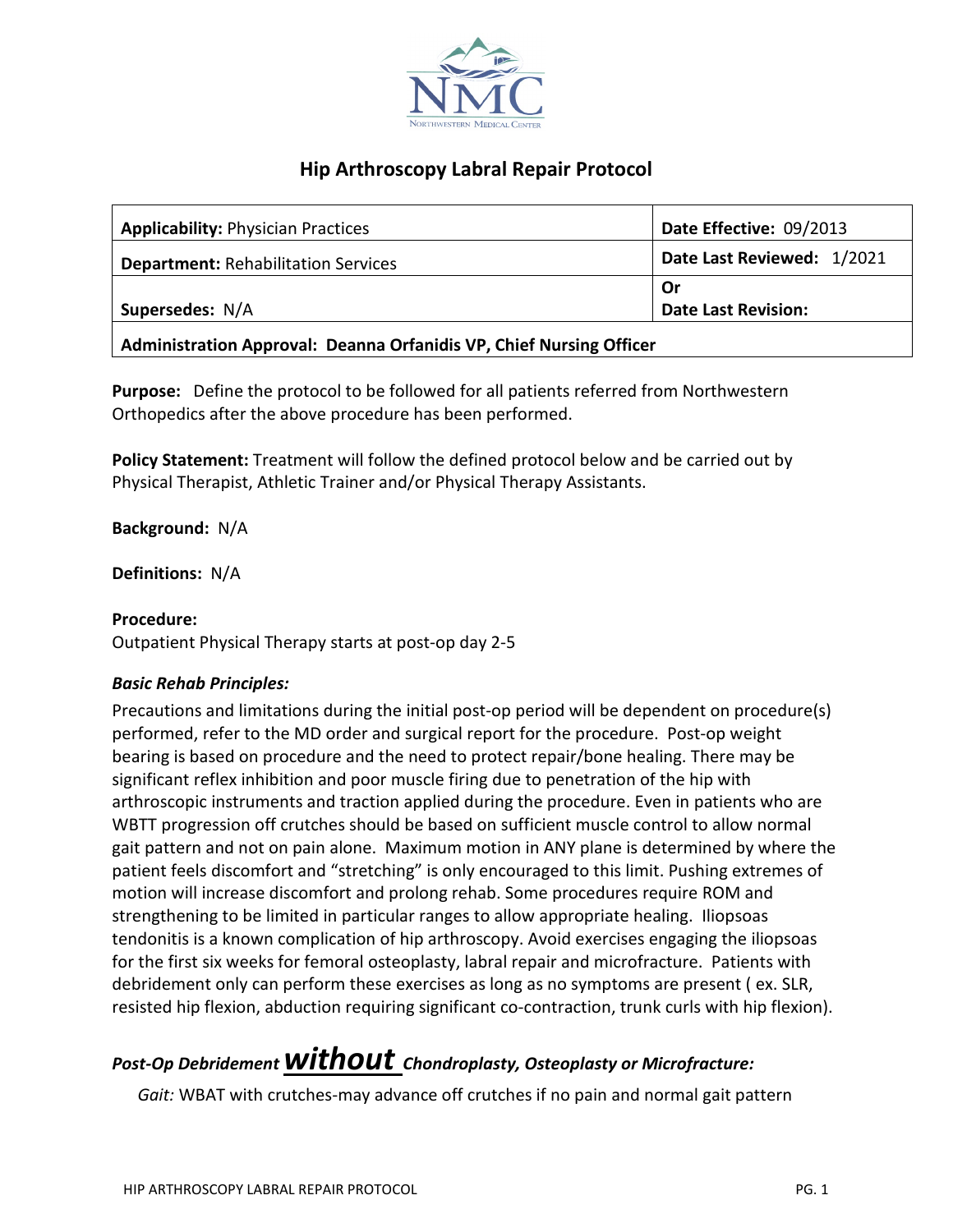

*Dressing***:** Removed at first PT visit, cleansed and band-aids applied

*Exercise Recommendations:* Avoid supine straight leg raise, trunk curls with hip flex, resisted hip flexion, hip extension beyond neutral, lunges where the hip in back extends past neutral and hip rotation under a load x 4 weeks or until no symptoms are present. Patient can perform the same exercises as before surgery once they can perform them without symptoms.

# Labral Repair **WITh** Chondroplasty, Osteoplasty or Microfracture:

## **PHASE 1 (0 to 6 weeks)**

*Goals:*

- 1. Decrease pain and joint effusion
- 2. Prevent muscle inhibition
- 3. PROTECT surgically repaired tissue/bony structures
- 4. Maintain static joint alignment
- 5. Increase awareness of joint protection
- 6. Independent, safe gait with assistive device and compliance with weight bearing status
- 7. Increase sitting tolerance

#### *Precautions:*

- 1. Hip flexion < 90 degrees and minimize hip adduction/IR (avoid impingement position)
- 2. No resisted hip flexion x 6 weeks
- 3. No supine SLR or sidelying hip abduction x 6 weeks
- 4. ROM in painfree range only

*Dressing:* Removed at first PT visit post-op day 3, cleansed and band-aids applied

*Gait:* TDWB x 6 weeks

Microfracture TDWB x 6 weeks and then PWB x 2 weeks

*Edema Control:*

Ice Kinesiotape as indicated ESTIM as indicated

## *Suggested Exercises:*

Ankle pumps, quad sets and glut sets heel slides < 90 degrees of hip flexion supine hip abduction with knee extended and in slight ER gentle hip ER/IR with knee extended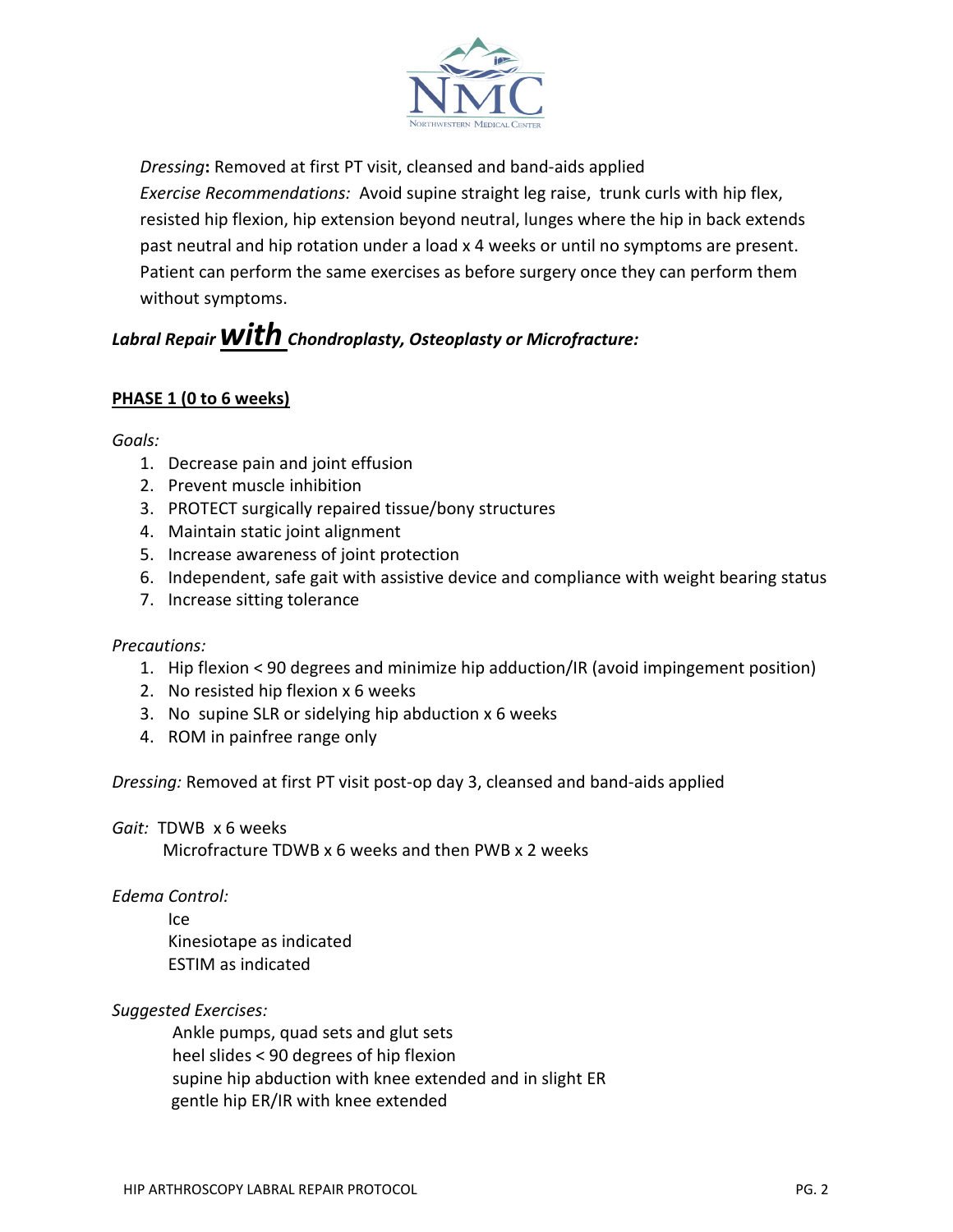

Prone lying to stretch psoas

Isometrics for hip add, abduction, hamstring and transverse abdominis Sitting hip flexion allowed due to shorter lever arm- reclined trunk to keep hip flex< 90 Stationary bike at 2 weeks with no resistance, upright trunk and seat adjusted to keep hip flex< 90 degrees. No recumbent bike due to constant recruitment of hip flexors Progress to SLR, sidelying hip abduction/adduction and prone SLR at 6 weeks

## *Criteria to advance*

- 1. ROM > 75% of uninvolved
- 2. Sidelying hip abduction without substitution
- 3. Painfree SLR

## **PHASE 2 REHAB (post op 6 weeks if criteria met):**

## *Goals:*

- 1. ROM to functional range
- 2. Strengthen hip and core
- 3. Gait painfree without device(6-8 weeks dependent on procedure)
- 4. Good leg control at low velocity of movement

## *Precautions:*

Avoid excessive hip hyperextension with lunges, elliptical and treadmill.

 Avoid hip extension where hamstring contraction is > glut maximus which increases anterior joint reaction force.

## *Gait:*

Progress to WBTT without device as protocol allows once pattern is good no pain Consider orthotics/superfeet if needed to improve biomechanical alignment

## *Suggested Exercises:*

ROM/soft tissue flexibility exercises to tolerance Supine SLR, prone SLR, hip abd/add progress to weights as tolerated Theraband strengthening all directions (avoid excessive hip extension) Bridging with hip extension to neutral Sidelying clam shell (hip abd/ER) progressing to theraband Core strengthening Modified squats no > 45 degrees to avoid impingement Stationary bike with gradual resistance (upright posture, no recumbent or toe clips) Elliptical and Treadmill May swim with "bob" between knees to prevent hip flexion once wounds are healed May perform gentle flutter kick without "bob" at 6 weeks if no hip flexor pain

## *Patient Education:*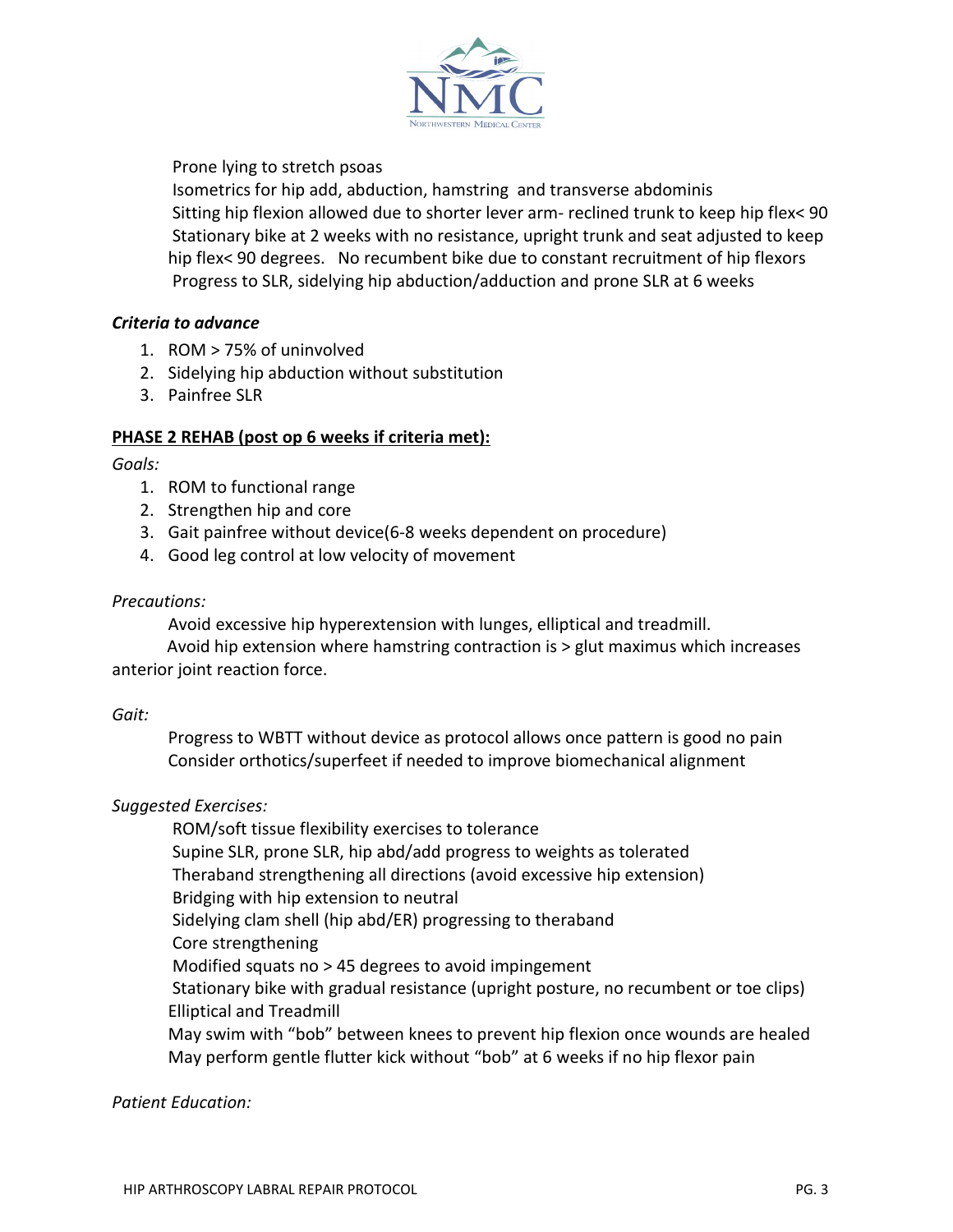

1. Motions and activities should not increase pain.

## **Criteria to advance from Phase 2 to Phase 3**

- 1. Normal gait pattern without Trendelenburg
- 2. Full anti-gravity AROM with good muscle control with minimal to no pain.
- 3. at least 8 weeks post-op

## **PHASE 3 (begin when criteria met and at least 8 weeks post op)**

#### *Goals:*

Good hip and core strength

Correction of faulty movement patterns

Good control and no pain with work or sport specific simulated movements as

#### appropriate

## *Suggested Exercises:*

Continue and progress strengthening from Phase 2 Avoid leg press and prone resisted hamstring curls x 12 weeks Balance and proprioceptive exercises

## *Patient Education:*

- 1. Continued education to correct faulty postures and movement patterns especially knee and hip hyperextension in standing and excessive hip ER.
- 2. Work modifications as patient condition warrants.
- 3. Patient education re: continued joint pathology (chondral lesions, OA, dysplasia) and joint protection techniques
- 4. Begin discussion with patient and MD about modified fitness options if surgeon recommends patient not return to previous recreational/sport activities.
- 5. Motions and activities should not increase pain.

## *Criteria to advance from Phase 3 to Phase 4 (weeks 12+)*

- 1. Full hip AROM without pain
- 2. Hip MMT 5/5 without pain
- 3. Good core strength
- 4. Normal gait on all surfaces
- 5. At least 12 weeks post-op

## **PHASE 4 (12+ WEEKS):**

*Goal:* 

1. Safe effective return to previous activity level or modified activity level as indicated by ongoing pathology in joint.

*Suggested Exercises:* may be primarily HEP